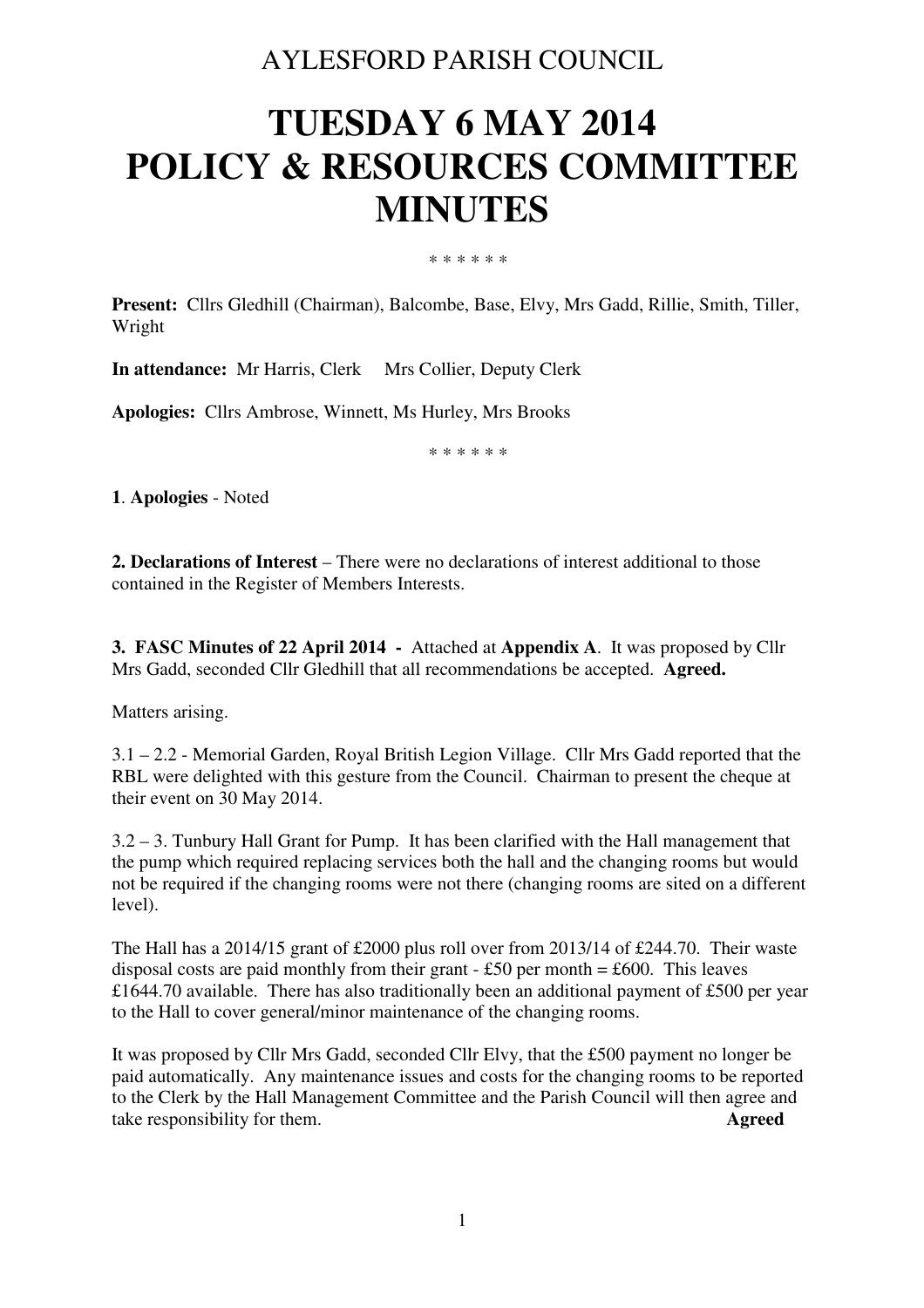It was proposed by Cllr Mrs Gadd, seconded Cllr Elvy, that the Parish Council meet 50% of the new pump charge - £2291 - £1145.50. The remaining £1145.50 will be paid from the Tunbury Hall grant, leaving them approximately £500 for the remainder of 2014/15. **Agreed**  Clerk to advise Tunbury Hall Management Committee of arrangement. **Clerk** 

**4. Accounts for Payment –** Payment list attached at **Appendix B.** 25 payments totalling £14470.17 were proposed for payment by Cllr Mrs Gadd, seconded Cllr Elvy and **agreed.** 

#### **5. Law and Order**

CCTV – Purchase of two cameras progressing. First installation will be at Premier Parade as fitting as already in place. Second camera to go in overlooking Tunbury Recreation Ground will be installed once installation of fittings on lamp post have been agreed with Kent Highways.

#### **6. New Eccles Car Park**

Progress update. Trenport are still awaiting completion of land transfer with La Farge to allow widening of access track to new car park. However Trenport have informed the Clerk that they are happy for initial works to begin immediately on the main area of car park in order to prevent the Council having to reapply for planning permission in August.

#### **7. Council Policy on Further Allotment Site/Recreational Land**

Land beyond Yoakley Land – Clerk awaiting contact from KCC to discuss.

Land adjacent to Blue Bell Hill recreation ground – Further consideration on whether this would be an appropriate purchase for the Parish Council. Clerk reported that agents have invited the Council to 'make an offer for any area of the land they are interested in'. Clerk advised that any area of the woodland available would be likely to have long term maintenance issues in return for very little public open space usage. Members queried the boundary lines on the agents map and asked the Clerk to query whether sufficient allowance has been made for the woodland area around the recreation ground that the Council own.  **Clerk** 

**8. Council Policy on Recreation Ground Use** 

Signage for all Parish owned open spaces progress report. Discussions on design taking place with Royal British Legion Industries.

#### **9. Rugby Club/Netball League**

Concerns were raised by Members (and the Clerk confirmed that the office had received a number of complaints) re parking and traffic problems at the recent tournament held on 27 April at the Club. Traffic numbers were increased by an event at The Friars on the same day. The Club are aware of the problems and have undertaken to revisit parking issues with the Council before any future event. The Clerk was asked to ensure that the Club discuss in full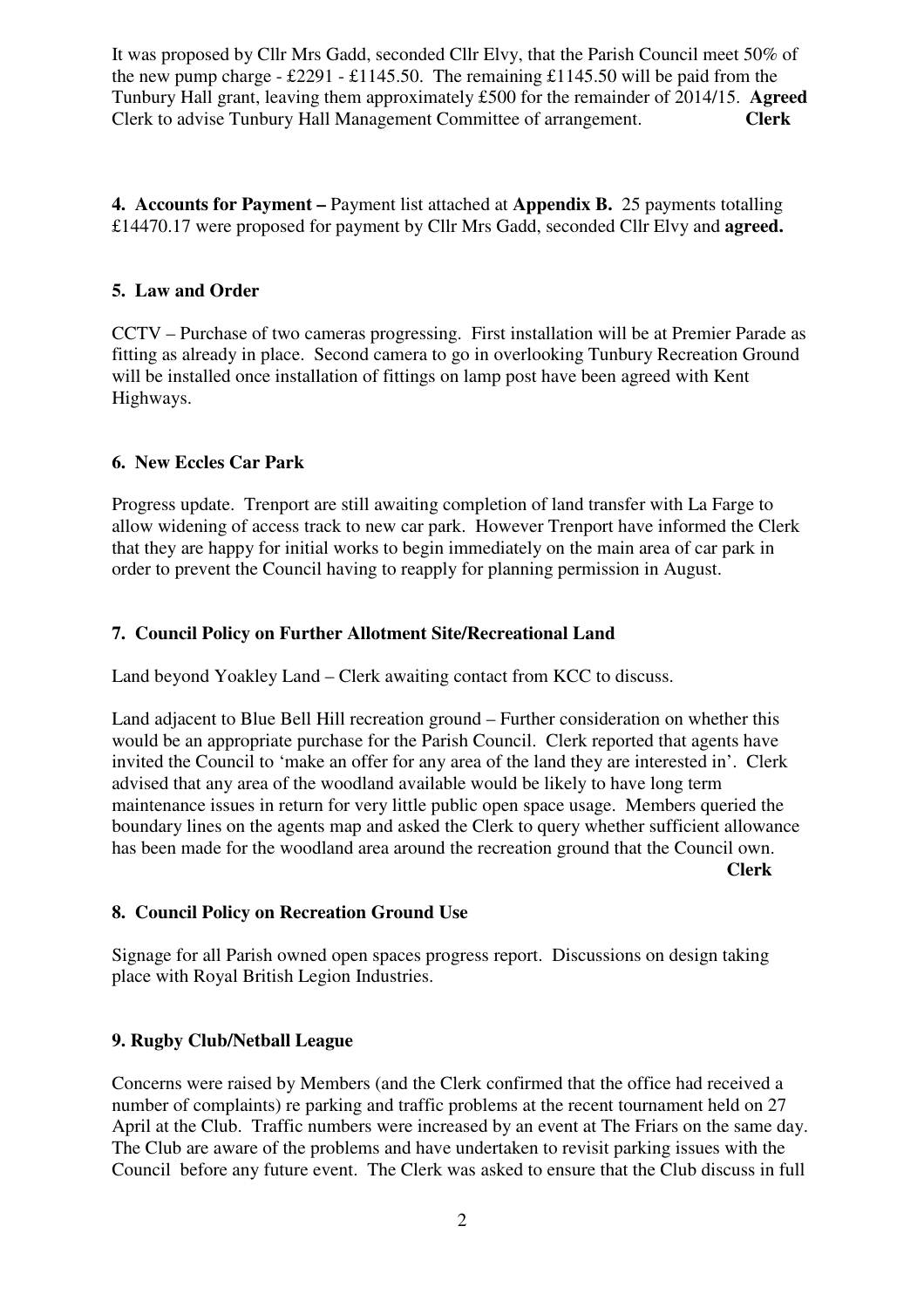their plans with the Council before any future use of Ferryfield as an overflow car park is agreed. **Clerk** 

#### **10**. **Flood Defences** - Easisites web page renewed.

#### **11**. **Parish Council Website**

Report by the Clerk on proposed purchase. No update to report to this meeting.

# **12. Staffing**

Finance Officer appointment. The Clerk reported that Mrs Melanie Randall has been working very successfully in the temporary Finance Officer role for the past two and half months. He feels it is appropriate to employ on a permanent basis another part time member of staff and that the current 15 hours a weeks is sufficient. This will enable office coverage five days a week between 9.30am and 1.30pm allowing the Clerk to attend site meetings within these hours and also assist with holiday and sickness cover.

The Clerk recommended to the Council that the Staffing Committee interview Mrs Randall for the post before making a decision on whether to advertise the post externally. She has proved herself to be capable and conscientious in her temporary role and if the Staffing Committee find her acceptable, he would have no hesitation in offering her the permanent post with a 6 month probationary period from the commencement of her temporary role. There is no legal requirement for the Council to advertise externally. **Agreed. Clerk** 

#### **13. Council Vacancies**

Vacancies still exist as follows:

1 Walderslade; 4 Aylesford South; 1 Eccles.

Application received from Mr Mike Fielder, resident of The Avenue, Aylesford – for Aylesford South vacancy – attached at **Appendix C** to the bound copy of these minutes. Mr Fielder has attended and observed a number of recent Council and Committee meetings and has confirmed his interest in joining the Council to the Clerk.

It was proposed by Cllr Gledhill, seconded Cllr Mrs Gadd, that Mr Fielder's application for co-option to the Council is accepted and that he be invited to make his Declaration of Acceptance of Office at Council on 20 May 2014. **Agreed.** Clerk

**14. Tree survey** – Progress report. Work has commenced on trees identified as in a dangerous condition in Old Bridge Gardens, the Cemetery, Tunbury and Eccles recreation grounds. There is still some work to do in OBG and Yoakley when Kent Turf Care have a cherry picker available. There has been some concern expressed by members of the public about the amount of trees removed but the Clerk confirmed he was confident that only urgent and necessary work had been carried out. Further general tree maintenance work will be carried out in the winter.